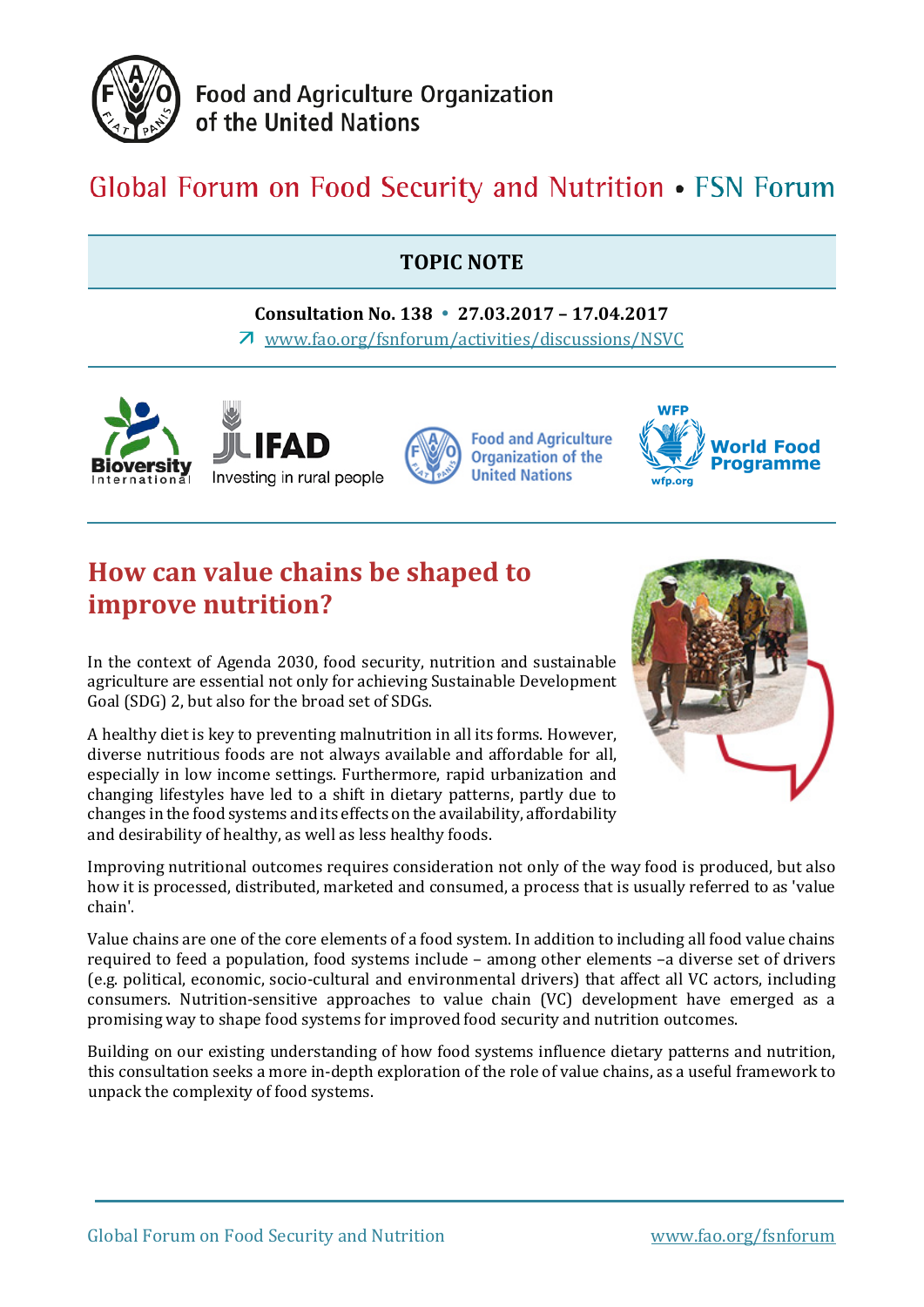**Nutrition-sensitive value chain** - A food value chain consists of all the stakeholders who participate in the coordinated production and value-adding activities that are needed to make food products (FAO, 2014)[1.](#page-1-0) Though the traditional focus has been on economic value, nutrition-sensitive value chains leverage opportunities to enhance supply and/or demand for nutritious food, as well as opportunities to add nutritional value (and/or minimize food and nutrient loss) at each step of the chain, thereby improving the availability, affordability, quality and acceptability of nutritious food. For lasting impacts on nutrition, this approach must be placed in a sustainability context as well.

The Rome-based Agencies (RBAs)—including FAO, IFAD and WFP, along with Bioversity International and IFPRI—have identified nutrition-sensitive value chains (NSVC) as a key area where their collaboration can be strengthened, along with that of governments, private sector, civil society and academia, to enhance progress towards ending malnutrition in all its forms. In this context, an RBA Working Group was set up on the topic. Drawing on existing VC for nutrition approaches<sup>[2](#page-1-1)</sup>, the RBA WG has developed a joint nutrition-sensitive value chain (NSVC) framework, which was the object of a **Discussion Paper** (**[www.fao.org/3/a-mr587e.pdf](http://www.fao.org/3/a-mr587e.pdf)**) presented at a Special Event during the Committee on World Food Security Plenary Meeting in October 2016.

The NSVC framework is a practical approach to navigate the complexity of food systems and identify investment and policy opportunities to ensure that food value chains contribute to improved food security and nutrition. Opportunities to enhance nutrition outcomes arise at all stages of the value chain, from production to consumption. Adopting a NSVC approach allows for analyzing the roles and incentives of different actors along the chain, and to consider what may be the impact on cross cutting issues such as gender and climate change, as well as what policy and regulatory environment is conducive for VC to contribute to nutrition.

Although VC development holds great potential to contribute to nutrition, there are also a number of tensions and trade-offs that arise when combining the objectives of developing economically viable value chains, and improving food and nutrition security. Identifying and addressing these challenges while searching for opportunities for convergence and multi-stakeholder partnerships are an integral part of the NSVC framework.

#### **Objectives of the consultation**

i,

The RBAs invite the participants of the FSN Forum to read the discussion paper on 'Inclusive value chains for sustainable agriculture and scaled up food security and nutrition outcomes', and engage in a stimulating discussion that will contribute to identifying a broader set of challenges and opportunities related to NSVC development, collaboration among partners, as well as identifying good practices and lessons learned from past or on-going NSVC experiences on the ground.

<span id="page-1-0"></span><sup>1</sup> FAO. 2014. Developing sustainable food value chains – Guiding principles. Rome

<span id="page-1-1"></span><sup>2</sup> Gelli, A., Hawkes, C., Donovan, J., Harris, J., Allen, S. L., De Brauw, A., Henson, S., Johnson, N., Garrett, J. & Ryckembusch, D. 2015. Value chains and nutrition: A framework to support the identification, design, and evaluation of interventions. *Documento de debate 01413 del IFPRI.* Washington DC: IFPRI; y De la Peña, I., Garrett, J. y Gelli, A. (Próxima publicación) Nutrition-sensitive value chain from a smallholder perspective: A framework for project design. Roma: FIDA.